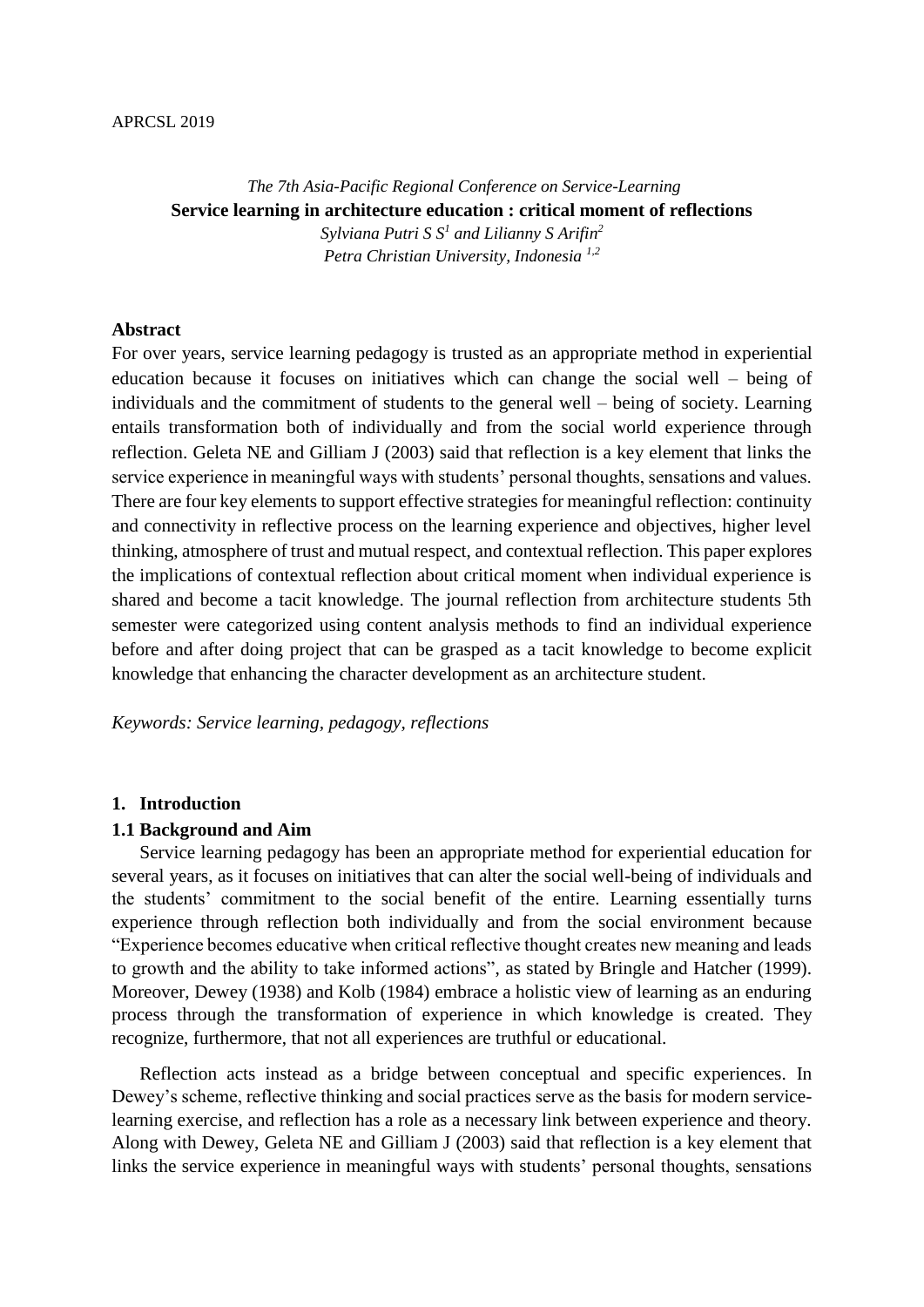and values. There are four key elements to support effective strategies for meaningful reflection: continuity and connectivity in reflective process on the learning experience and objectives, higher level thinking, atmosphere of trust and mutual respect, and contextual reflection.

These factual aspects drive to the critical thinking on what the implication of reflection on service-learning education in architectural field is. This paper explores the involvement of contextual reflection about critical moment when individual experience is shared and become a tacit knowledge.

#### **1.2 Objective and Methodology**

In chapter 2, a study of a critical moment and its connection to four aspects of reflection by Geleta NE and Gilliam J were conducted to understand the importance of shared experience in reflection in order to grasp an objective description.

In chapter 3, The journal reflection from architecture students 5th semester was categorized using content analysis methods, according to four aspects in Geleta NE and Gilliam J's research: continuity and connectivity in reflective process on the learning experience and objectives, higher level thinking, atmosphere of trust and mutual respect, and contextual reflection; which were reinterpreted by the author into learning aspects obtained, critical thinking, respect and connection, and emotional feeling (Table 1), to find an individual experience before and after doing project that can be grasped as a tacit knowledge to become explicit knowledge that enhancing the character development as an architecture student. twenty-five student reflections were analyzed.

| Point                             | Four Aspects of Reflection <sup>1)</sup>          | Meaning <sup>2</sup>      |  |  |  |  |
|-----------------------------------|---------------------------------------------------|---------------------------|--|--|--|--|
|                                   | Continuity and connectivity in reflective process | Learning Aspects Obtained |  |  |  |  |
|                                   | on the learning experience and objectives         |                           |  |  |  |  |
| 2                                 | Higher level thinking                             | Critical Thinking         |  |  |  |  |
| 3                                 | Atmosphere of trust and mutual respect            | Respect and Connection    |  |  |  |  |
|                                   | Contextual reflection                             | <b>Emotional Feeling</b>  |  |  |  |  |
| Source:                           |                                                   |                           |  |  |  |  |
| 1) Geleta NE and Gilliam J (2003) |                                                   |                           |  |  |  |  |
| 2) Author's Interpretations       |                                                   |                           |  |  |  |  |
|                                   |                                                   |                           |  |  |  |  |

Table 1. Reinterpretation of four aspects in the reflection, prepared by the Author

## **2. Literature Review**

According to a study of critical moments reflection methodology, a method for stepping back and draw lessons from the experience, by Center for Reflective Community Practice – MIT, the critical moments are "turning points" when situations or emotions get worse or better. There should be individual perspectives of critical times, altering times from one view. Moreover, as a knowledge, critical moments have been divided into Explicit and Tacit knowledge. Explicit knowledge is a learning aspect itself while the tacit one is levels of causes.

Geleta NE and Gillian J (2003) has explained that there are four essential aspects in the reflection: Continuity and connectivity in reflective process on learning experience and objectives, Higher level thinking, Atmosphere of trust and mutual respect, and Contextual reflection. In their researched, the author attempt to convince that an expression in the reflection is not a matter of explicit knowledge, but the background behind is more important.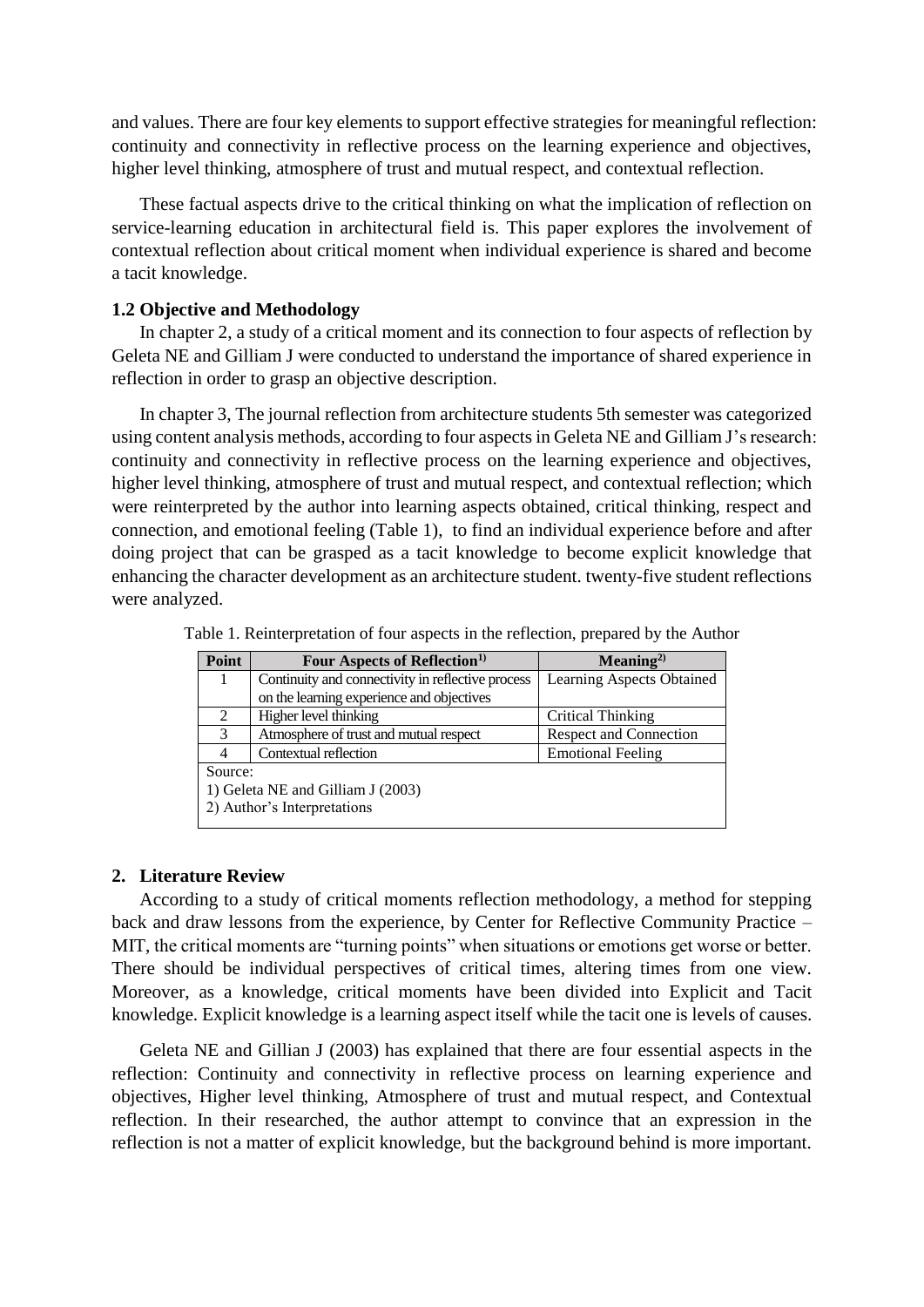For example, having the same expression of happiness. One person feels happy because of an open social condition, but another one feels glad because of worthwhile feeling.

> *Possible personal reflections include: What am I feeling? Why did I react the way I did? How might I react differently nest time? What am I discovering about myself that I didn't know before?... Without reflection, students simply go through the motions of service [and] remain cognitively unaffected by the experience.* (Heffernan, 2001, p.27)

Furthermore, through a research: "Emotion and Learning: Feeling our Way Toward a New Theory of Reflection in Service-Learning" by Peter Felten, Leigh Z. Gilchrist, and Alexa Darby, the authors convince that even if emotion is given a prominent position in reflection, as the quote above shows, it is framed as "private" and used mainly to encourage bigger cognitive objectives. In brief, the practical literature on servicing reflects the theoretical fundamentals of service learning by paying little attention to the role that emotion can play in the reflection of learning.

## **3. Reflections' resume**

Table 2. Reflection summary categorized into four keywords refer to chapter 1.2, prepared by the Authors

| Respondents         | <b>Statements</b>                                                                                                                                                                                                                                                                                                                                                                                                           | <b>Keywords</b> on                         |                                        |                                                      |                                  |  |
|---------------------|-----------------------------------------------------------------------------------------------------------------------------------------------------------------------------------------------------------------------------------------------------------------------------------------------------------------------------------------------------------------------------------------------------------------------------|--------------------------------------------|----------------------------------------|------------------------------------------------------|----------------------------------|--|
|                     |                                                                                                                                                                                                                                                                                                                                                                                                                             | Point 1<br>Learning<br>Aspects<br>Obtained | Point 2<br>Critical<br>Thinking        | Point 3<br>Respect<br>and<br>Connection              | Point 4<br>Emotional<br>Feeling  |  |
| $\mathbf{1}$        | "Saya merasa asing ketika datang di Kampung dekat Kenjeran"                                                                                                                                                                                                                                                                                                                                                                 |                                            |                                        |                                                      | Strange                          |  |
|                     | "Partner kelompok kita sudah membimbing kita dengan<br>tanggung jawab"                                                                                                                                                                                                                                                                                                                                                      |                                            |                                        | Guiding<br>from<br><b>HABITAT</b>                    |                                  |  |
| $\overline{2}$      | "Saya sangat bersemangat sekaligus penasaran bagaimana<br>lingkungan yang akan saya desain ulang"                                                                                                                                                                                                                                                                                                                           | Curiosity                                  |                                        |                                                      |                                  |  |
|                     | "Saya sangat tergerak untuk mendesain rumah yang lebih baik<br>dan bisa memenuhi kebutuhan keluarga pak K"                                                                                                                                                                                                                                                                                                                  |                                            | Moved by<br>an extra<br>small<br>house |                                                      |                                  |  |
|                     | "Saya melihat keluarga pak K sangat menyenangkan. Walaupun<br>tinggal di dalam keadaan rumah yang demikian, keluarga mereka<br>tetap bisa berkarya dan merasa nyaman dengan kondisi seperti<br>itu. Lukisan yang ada di dinding-dinding rumah menggambarkan<br>keluarga pak k yang tetap bersyukur atas rumah tinggal yang<br>mereka tempati"                                                                               |                                            |                                        | Thankful<br>learning                                 | Happy                            |  |
| $\overline{3}$      | "Saya rasakan saat survey ke lapangan adalah perasaan tidak<br>nyaman saat masuk ke rumah warga"                                                                                                                                                                                                                                                                                                                            |                                            |                                        |                                                      | Inconvenience;<br>Claustrophobic |  |
| $\overline{4}$<br>5 | "Saya rasakan sangat senang. Karena saya bisa berkunjung ke<br>tempat yang belum pernah saya kunjungi"                                                                                                                                                                                                                                                                                                                      |                                            |                                        |                                                      | Happy                            |  |
|                     | "Ternyata di sana pun ibu subiya sangat ramah dengan kami. Ia<br>senang bercanda dan sangat welcome. Selain itu saya merasa<br>senang karena dapat membantu sesama yang kurang beruntung.<br>Saya juga senang karena bisa ikut merasakan apa yang dirasakan<br>oleh ibu subiya. Dan juga dapat membantu ibu subiya untuk<br>mewujudkan keinginannya (semoga) yang memiliki kamar yang<br>nyaman dan bebas tikus dan kucing" | Can help<br>others                         |                                        | Jest                                                 |                                  |  |
| 6                   | "Saya cukup antusias dengan kondisi yang ada, saya penasaran<br>bagaimana keadaan rumah yang akan diperbaiki"                                                                                                                                                                                                                                                                                                               |                                            |                                        |                                                      |                                  |  |
|                     | "Untungnya ada bantuan pak agus, pembimbing kami dari habitat<br>sehingga pembicaraan dan wawancaranya bisa dimulai dengan<br>baik"                                                                                                                                                                                                                                                                                         |                                            |                                        | <b>HABITAT</b><br>helped the<br>interview<br>process | Enthusiastic;<br>Curious         |  |
|                     | "Hal lain yang saya pikirkan adalah betapa beruntungnya saya<br>hidup dengan segala yang sudah ada, hidup jauh lebih                                                                                                                                                                                                                                                                                                        | Grateful                                   |                                        |                                                      |                                  |  |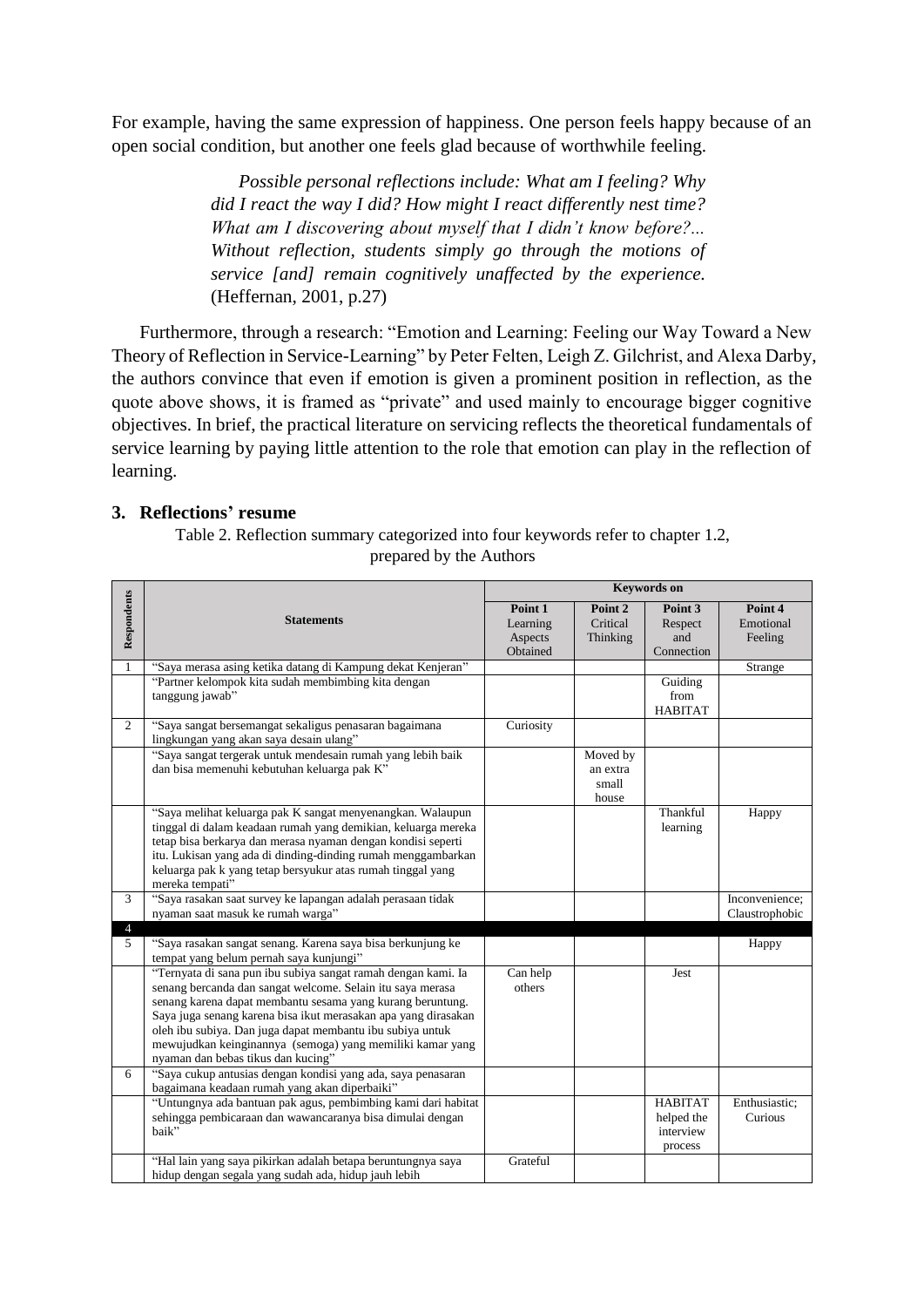|    | beruntung, tetapi melihat ibu suraiyah dengan keluarganya yang                                                                    |             |                       |          |              |
|----|-----------------------------------------------------------------------------------------------------------------------------------|-------------|-----------------------|----------|--------------|
|    | terus berjuang dan selalu bersyukur"                                                                                              |             |                       |          |              |
| 7  | "Saya merasa sangat bersemangat dan memiliki rasa ingin tahu                                                                      |             |                       |          | Enthusiastic |
|    | yang tinggi untuk mengetahui keadaan di perkampungan"                                                                             |             |                       |          |              |
| 8  | "Saya cukup semangat mengingat site yang akan dikunjungi                                                                          |             |                       |          | Enthusiastic |
|    | berlokasi di dekat pantai"<br>"Setelah melihat kondisi rumah pak karyawanto, saya merasa iba                                      |             | Feeling               |          |              |
|    | karena menurut saya rumah tersebut tidak layak untuk dihuni.                                                                      |             | Sorry                 |          |              |
|    | Apalagi setelah saya mengetahui bahwa penghuni dari rumah                                                                         |             |                       |          |              |
|    | tersebut 7 orang, saya tidak dapat membayangkan betapa                                                                            |             |                       |          |              |
|    | sesaknya ruang di dalam. Kondisi rumah begitu berantakan,                                                                         |             |                       |          |              |
|    | sempit, dan gelap"                                                                                                                |             |                       |          |              |
| 9  | "Saya merasa rumah itu sangat kecil dan tidak ditata dengan rapi                                                                  |             | Narrow                |          |              |
|    | karena pada bagian pintu terdapat prabot yang sangat                                                                              |             |                       |          |              |
|    | menghambat sirkulasi, dan ternyata yang pertama kali saya pikir                                                                   |             |                       |          |              |
|    | Ibu Husna tinggal bertiga ternyata memiliki enam anggota                                                                          |             |                       |          |              |
|    | keluarga yang tinggal bersama disana"                                                                                             |             |                       |          |              |
|    | "Saat itu saya cukup terkejut karena rumah dengan ukuran 4 x 10                                                                   | Grateful    |                       |          | Surprised    |
|    | itu hanya memiliki 3 kamar tidur. Saat itu<br>saya cukup                                                                          |             |                       |          |              |
|    | bersyukur bahwa saya tinggal di rumah yang berkecukupan"                                                                          |             |                       |          |              |
| 10 | "Kali saya berkunjung untuk melakukan survey ke lapangan, saya                                                                    | Grateful    | Narrow                |          | Happy        |
|    | sangat senang karna pertama kali sampai dirumah Bu Subiya,<br>sudah disambut dengan baik dan ramah oleh pemillik rumah.           |             |                       |          |              |
|    | Namun, saya merasa prihatin karna tempat tinggalnya yang kecil,                                                                   |             |                       |          |              |
|    | sempit, dan bisa dikatakan jauh dari kata layak, disisi lain disaat                                                               |             |                       |          |              |
|    | mewawancarai Bu Subiyah, banyak pelajaran-pelajaran yang bisa                                                                     |             |                       |          |              |
|    | saya dapatkan dari bu subiyah, beliau yang begitu kuat dan tegar,                                                                 |             |                       |          |              |
|    | mengajarkan saya untuk selalu bersyukur apapun yang terjadi                                                                       |             |                       |          |              |
|    | pada hidup saya"                                                                                                                  |             |                       |          |              |
| 11 | "Saya cukup merasa terkejut karena rumah yang saya dapatkan                                                                       |             |                       |          | Surprised    |
|    | hanya memiliki lebar bangunan sebesar 3m"                                                                                         |             |                       |          |              |
|    | "Saya merasa sangat panas di dalamnya karena tidak ada cross                                                                      |             | Stuffy                |          |              |
|    | ventilation dan rumah terasa sangat sesak"                                                                                        |             |                       |          |              |
|    | "Saya cukup senang karena saya bisa berproses bersama dosen                                                                       |             |                       | Having   |              |
|    | dan habitat"                                                                                                                      |             |                       | process  |              |
|    |                                                                                                                                   |             |                       | together |              |
| 12 | "Saya agak kaget ketika ternyata rumah yang saya datangi harus                                                                    |             |                       |          | Surprised    |
|    | masuk ke dalam gang"                                                                                                              |             |                       |          |              |
| 13 | "Gang kecil membuat suasana menjadi sesak dan kurang nyaman"<br>"Tidak hanya toilet saja tapi kondisi lain seperti atap, dinding, | Enhance     | Narrow<br>Stuffy; not |          |              |
|    | lantai, plafon, besaran ruang, sirkulasi udara semua dalam                                                                        | Experience; | enough                |          |              |
|    | kondisi buruk. Bahkan ada 1 ruang kamar tidur di bagian                                                                           | Grateful    | lighting              |          |              |
|    | belakang tidak mendapat pencahayaan dan sirkulasi udara yang                                                                      |             | and                   |          |              |
|    | baik sehingga di dalam kamar terasa pengap, gelap, dan bau.                                                                       |             | ventilation           |          |              |
|    | Disitu saya merasa bersyukur atas apa yang saya miliki sekarang                                                                   |             |                       |          |              |
|    | karena ternyata masih banyak orang diluar sana yang harus                                                                         |             |                       |          |              |
|    |                                                                                                                                   |             |                       |          |              |
| 14 | hidup dalam kondisi yang tidak layak"                                                                                             |             |                       |          |              |
|    | "Merasa prihatin dengan kondisi rumah Bu Subiya yang lembab                                                                       | Different   | Stuffy;               |          |              |
|    | dan kurang pencahayaan                                                                                                            | experience  | Feeling               |          |              |
|    | Saya merasa ini adalah sebuah pengalaman berbeda dan seru"                                                                        |             | sorry                 |          |              |
|    | "Membuat saya takjub bahwa ada juga tempat seperti ini di                                                                         |             |                       |          | Amazed       |
|    | Surabaya"                                                                                                                         |             |                       |          |              |
| 15 | "Saya excited karena saya punya ketertarikan untuk mempelajari                                                                    |             |                       |          | Excited      |
|    | kampong"                                                                                                                          |             |                       |          |              |
| 16 | "Awalnya saya bersemangat untuk mengikuti survey langsung ke<br>perumahan penduduk, namun ternyata apa yang dibayangkan           |             | Narrow;<br>Poor air   |          | Enthusiastic |
|    | tidak seperti aslinya                                                                                                             |             | circulation           |          |              |
|    | Saya tidak menyangka ternyata yang harus didesain adalah rumah                                                                    |             |                       |          |              |
|    | yang terbilang tidak layak huni untuk ditinggali, dengan luas lahan                                                               |             |                       |          |              |
|    | yang sangat kecil dan sirkulasi udara kurang baik"                                                                                |             |                       |          |              |
|    | "Saya merasa sangat kelelahan dan tidak menyangka dengan                                                                          | Enhance     |                       |          | Exhausted    |
|    | survey seperti itu ternyata cukup melelahkan dan menguras                                                                         | Experience  |                       |          |              |
|    | tenaga, tetapi dari survey saya mendapat banyak hal baru yang                                                                     |             |                       |          |              |
|    | belum pernah saya dapat sebelumnya."                                                                                              |             |                       |          |              |
| 17 | "Saya merasa sangat terhormat dan beruntung dan bersyukur                                                                         | Grateful    |                       |          | Honored      |
|    | karena menurut saya tidak semua orang dapat mengalami hal yang                                                                    |             |                       |          |              |
|    | sama"                                                                                                                             |             |                       |          |              |
|    | "Saya tidak pernah melihat apa yang saya lihat dirumah bu H.                                                                      |             | Dirty                 |          |              |
|    | Namun memang rasa jijik dan kotor sempat terpikir di dalam<br>pikiran saya karena rumah bu H sangat tidak tertata dengan          |             |                       |          |              |
|    | baik"                                                                                                                             |             |                       |          |              |
| 18 | "Saat sesampai disana adalah panas dan bangunan warga pun                                                                         |             | Hot                   |          |              |
|    | cukup sempit"<br>"Warga yang saya lewati pada komplek tersebut sangatlah ramah"                                                   |             |                       |          | Accepted     |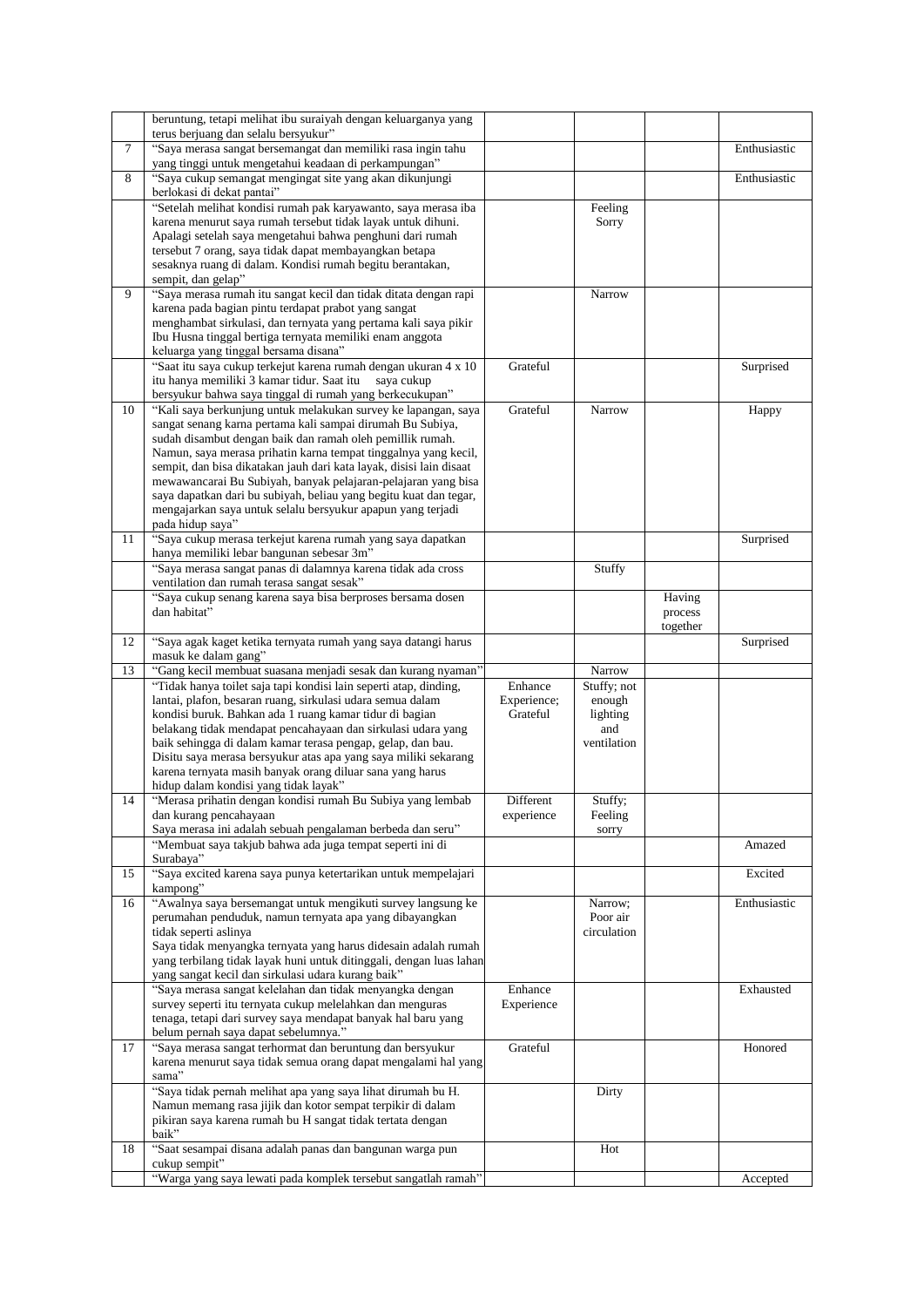| 19       | Saya cukup antusias, karena dari sana saya bisa mengetahui<br>kehidupan seseorang yang berbeda gaya hidup dengan saya.<br>Rumah di perkampungan tersebut yang tidak layak untuk dihuni                                                                                                                                                                                                                                                                             | Experience<br>the difference    | Narrow;<br>poor air<br>circulation |                                                                         | Enthusiastic              |
|----------|--------------------------------------------------------------------------------------------------------------------------------------------------------------------------------------------------------------------------------------------------------------------------------------------------------------------------------------------------------------------------------------------------------------------------------------------------------------------|---------------------------------|------------------------------------|-------------------------------------------------------------------------|---------------------------|
|          | seperti kerusakan-kerusakan pada rumah dan juga penghawaan<br>yang kurang"                                                                                                                                                                                                                                                                                                                                                                                         |                                 |                                    |                                                                         |                           |
| 20       | "Saya merasa cukup penasaran seperti apa kampong nelayan,<br>namun sampai disana ternyata cuaca benar-benar terik dan<br>membuat mood saya agak sedikit berubah. Kemudian<br>sesampainya di rumah bapak abadi, saya terkejut melihat rumah<br>yang cukup kecil dengan lebar hanya sekitar 3 meter"                                                                                                                                                                 |                                 | Small                              |                                                                         |                           |
| 21       | "Tertegun dengan pandangan bahwa ada rumah sekecil ini di<br>gang kecil di surabaya. Saat diajak masuk ke rumah yang hanya<br>memiliki luasan 3.5 x 5 dengan 2 kasur, 4 lemari, dan 1 sekat<br>ruangan"                                                                                                                                                                                                                                                            |                                 |                                    |                                                                         | Stunned                   |
| 22       | "Banyak rumah yang memiliki tempat produksi makanan yang<br>tidak bersih, selain itu ada tempat pembuangan sampah yang jauh<br>dari kata layak dan kumuh"                                                                                                                                                                                                                                                                                                          |                                 | Dirty                              |                                                                         |                           |
|          | "Saya sadar tugas saya bukan hanya menghantarkan perbaikan<br>rumah mereka tapi juga mengerti dan memahami serta<br>memberikan kepuasan untuk mereka."                                                                                                                                                                                                                                                                                                             |                                 |                                    |                                                                         | Enthusiastic              |
|          | "Banyak untuk menyelesaikannya. Selain itu sulit bagi saya untuk<br>membuka pembicaraan dengan warga sekitar. Saya takut mereka<br>merasa tersinggung atau apapun itu. Saya sadar perbedaan<br>pergaulan membuat topic dan cara berkomunikasi berbeda dan itu<br>adalah kendala untuk menggali informasi yang diperlukan"                                                                                                                                          | Understanding<br>the difference |                                    | <b>Difficulties</b><br>in doing<br>interview:<br>Afraid of<br>offending |                           |
| 23       | "Masuk ke dalam dan melihat kondisi rumah saya merasa sedih.<br>Bagaimana bisa enam orang tinggal di rumah panas karena tidak<br>adanya penghawaan, sempit dan berdesak-desakan karena<br>banyaknya furniture"                                                                                                                                                                                                                                                     |                                 | Hot; no<br>air<br>circulation      |                                                                         | Sad                       |
|          | "Saya merasa semangat, ini sebuah proses yang dapat<br>meningkatkan kemampuan saya sebagai seorang calon arsitek<br>Saya jadi semangat membantu keluarganya dengan melakukan<br>yang terbaik sebagai wakil petra dan habitat. Agar Bu Yani sendiri<br>dapat mempunyai hunian yang layak huni. Jujur, saya juga jadi<br>bisa lebih menghargai kondisi hidup saya."                                                                                                  | Grateful                        |                                    | Having<br>Process                                                       |                           |
| 24<br>25 | "Saya semangat bisa berinteraksi langsung dengan warga, satu-<br>satunya jalan untuk merasakan apa yang mereka rasakan<br>berkeringat bersama mereka, berbincang-bincang tentang keluhan-<br>keluhan mereka sewaktu tinggal di rumah itu. Saya juga cukup<br>bersyukur ketrima di kelas ini. Kami lakukan ini tetap dengan<br>sepenuh hati, kami membawa nama petra & habitat. Kami juga<br>ingin membawa "happiness" untuk warga yang terbantu dengan<br>kkp ini" | Grateful                        |                                    | Being a<br>part of the<br>society                                       | Enthusiastic;<br>Emphatic |

# **4. Conclusion**

This research clarifies that there is an implication of contextual reflection on critical moment when the experiences are shared and becoming a tacit knowledge. The shared experiences are dominated on critical thinking and emotional feeling, respectively. Those two aspects prove that the students have high critical thinking on the situation on site. They do not only complain on what have been on site already, for example: a hot situation; but they attempt to figure out the reason behind. Moreover, it is strongly stated that the students feel enthusiastic in this service-learning project.

On learning aspects obtained, the students stated that the critical moment is basically when they feel grateful and the project enhance their experiences. Besides, on respect and connection, having process together is the critical moment. In contrary, having process together is only experienced by two of twenty-five the students, and only eight of twenty-five students stated a memorable link to the society and HABITAT as a partner.